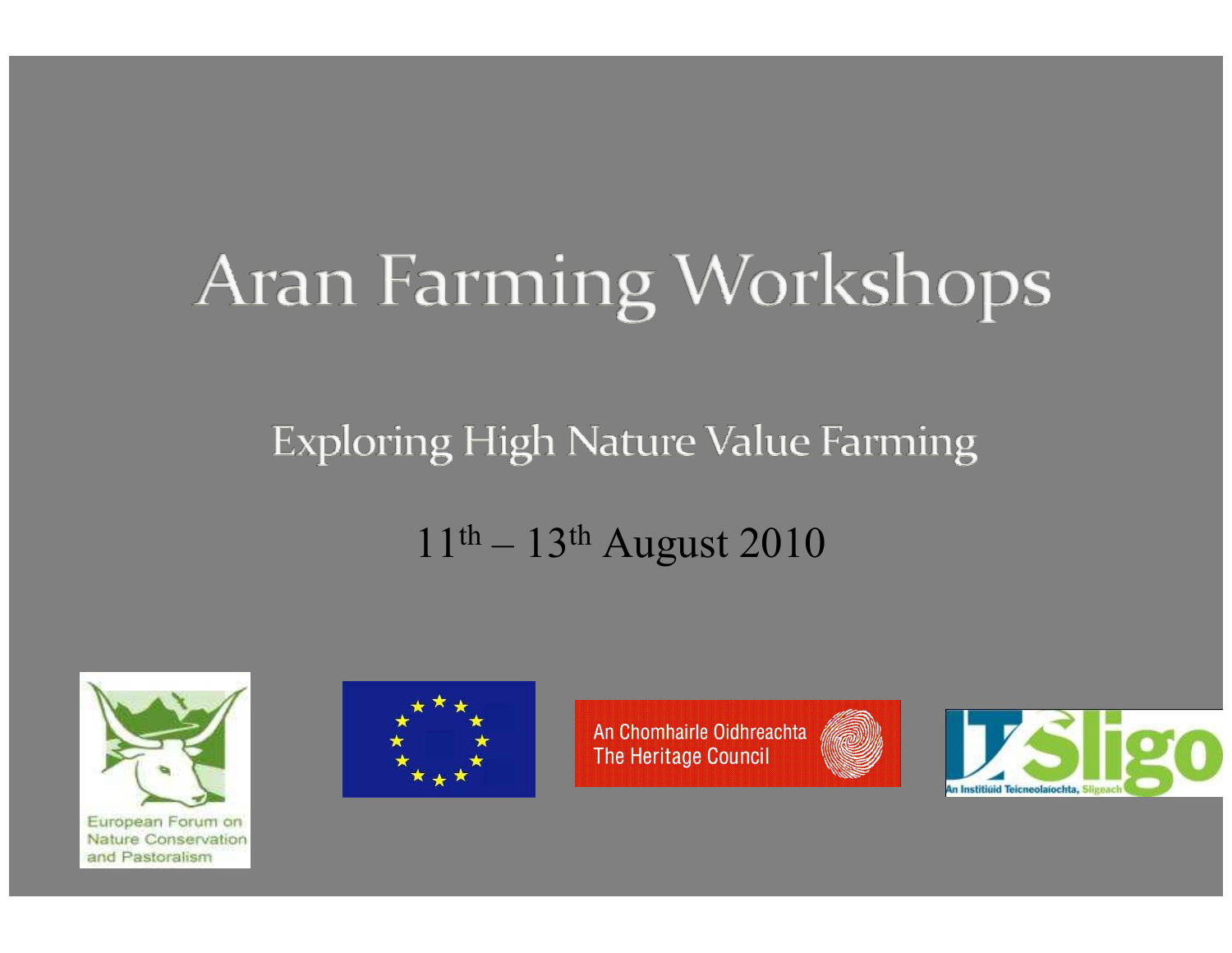

#### **Evening Work Programme**

- Overview of Aran's work to date
- Burren farming for conservation programme (€3million over 3 years)
- A Burren type programme on the Aran Islands?
- Island farm representative group
- Next steps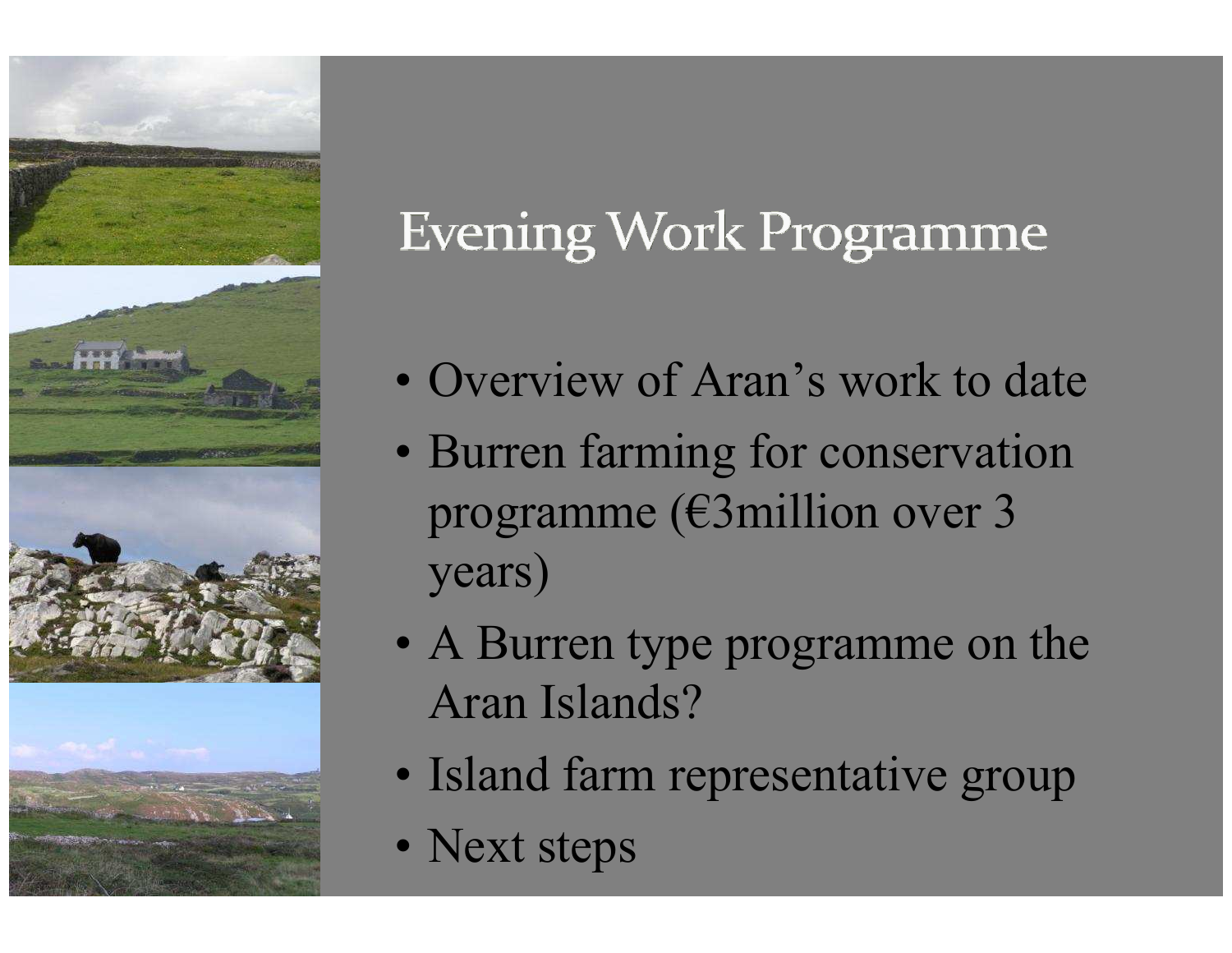## High Nature Value Farming

- HNV farming = type of extensive farming practiced on Aran islands and similar areas across Europe
- Increasingly under threat from land abandonment and intensification
- EU member states have pledged to support HNV farming
- What can be done on Aran Islands to support this type of farming?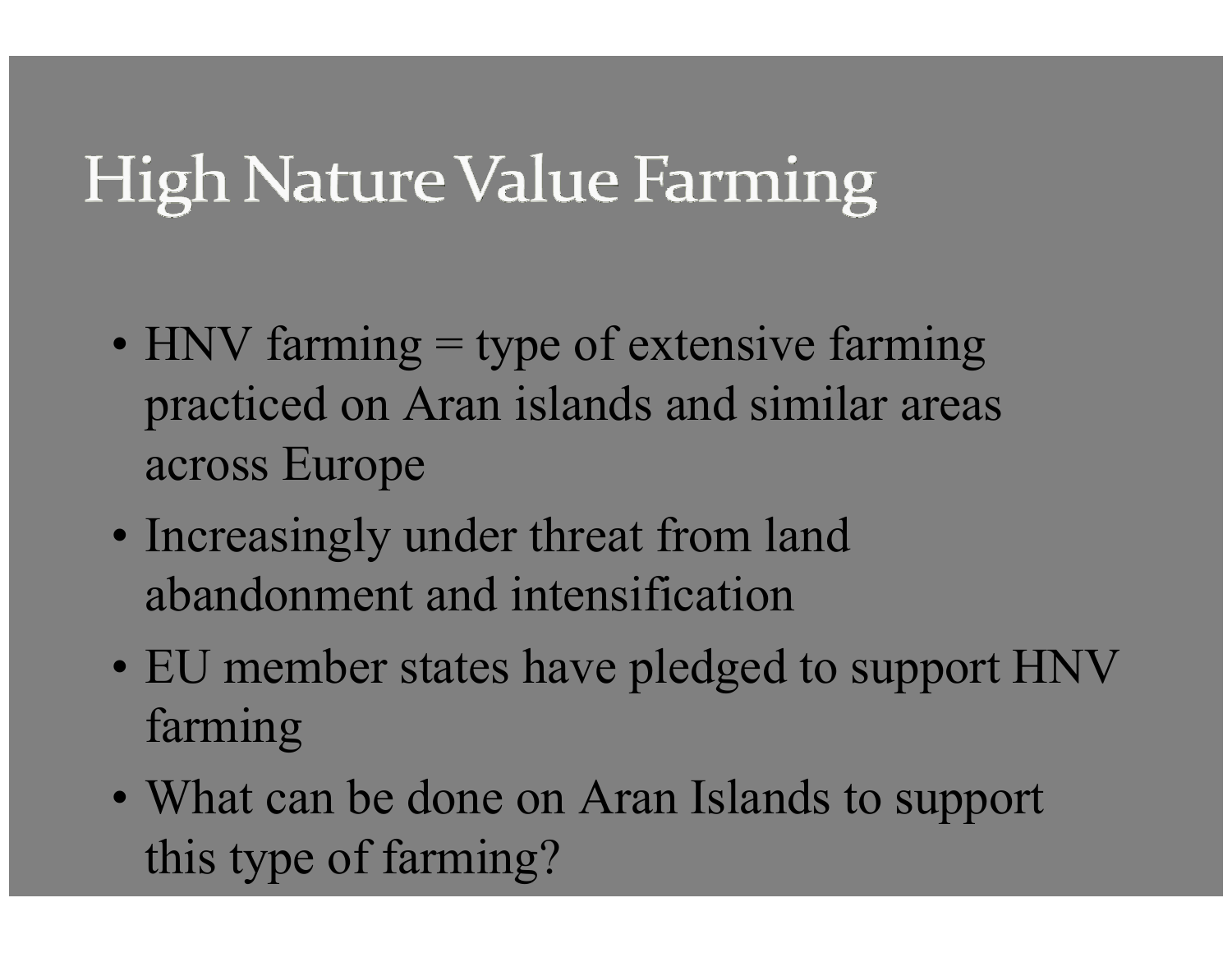#### Work to date on HNV on Aran Islands

| <b>Date</b> | <b>Description</b>                                                                                                                                                                       |
|-------------|------------------------------------------------------------------------------------------------------------------------------------------------------------------------------------------|
| Sept. 2008  | BurrenLIFE and Teagasc information meetings on<br>Aran Islands, followed by farm visits to Burren                                                                                        |
| 2009        | Report commissioned by Heritage Council on case<br>studies of HNV farming on Aran Islands and north<br>Connemara. Series of public meetings on Islands in<br>April and November/December |
| April 2010  | Heritage Council Report completed                                                                                                                                                        |
| Today       | EFNCP funded workshops on Islands                                                                                                                                                        |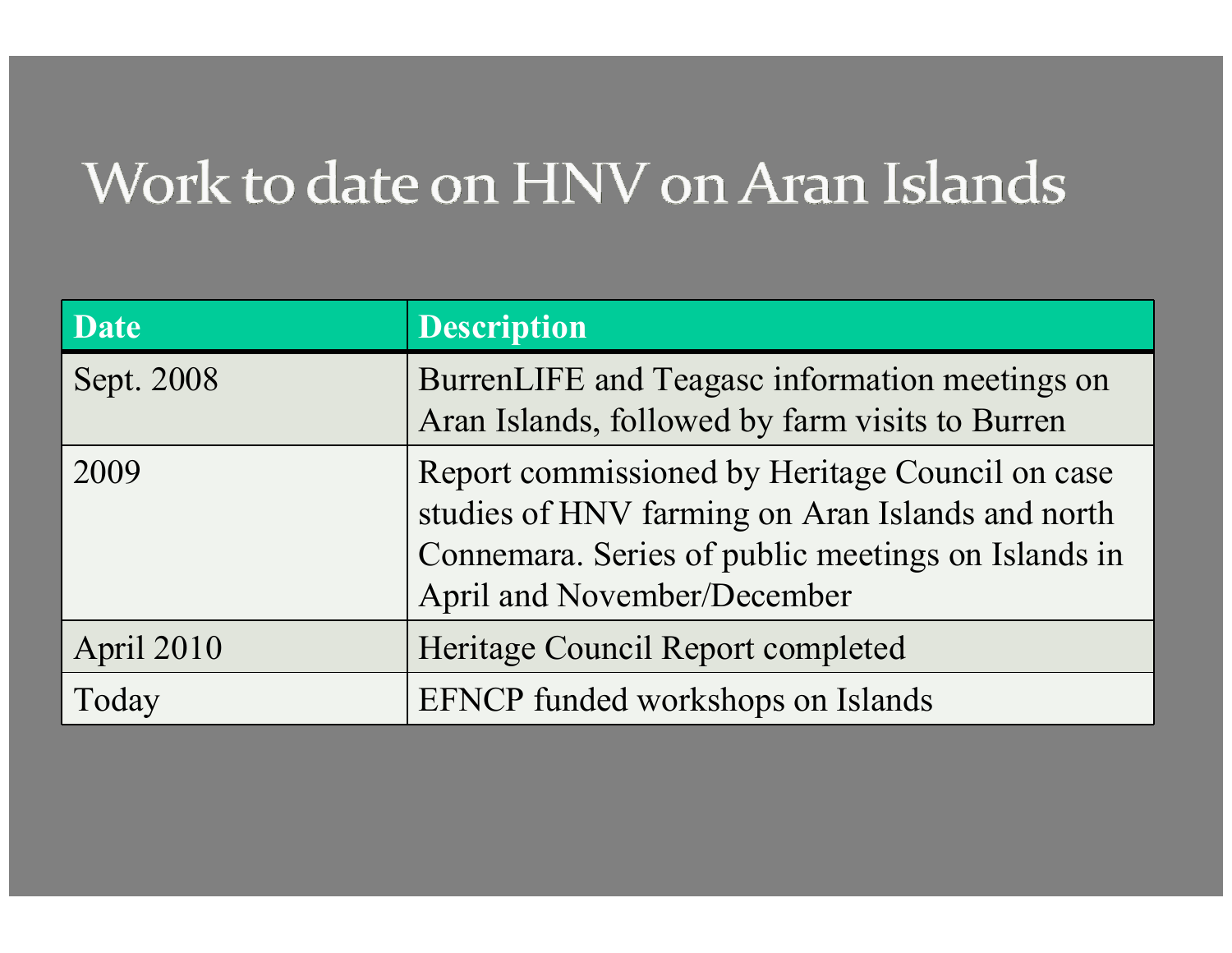#### **Case Studies on HNV**

- Maintaining our heritage relies on maintaining the extensive farming that created it
- Farming under threat

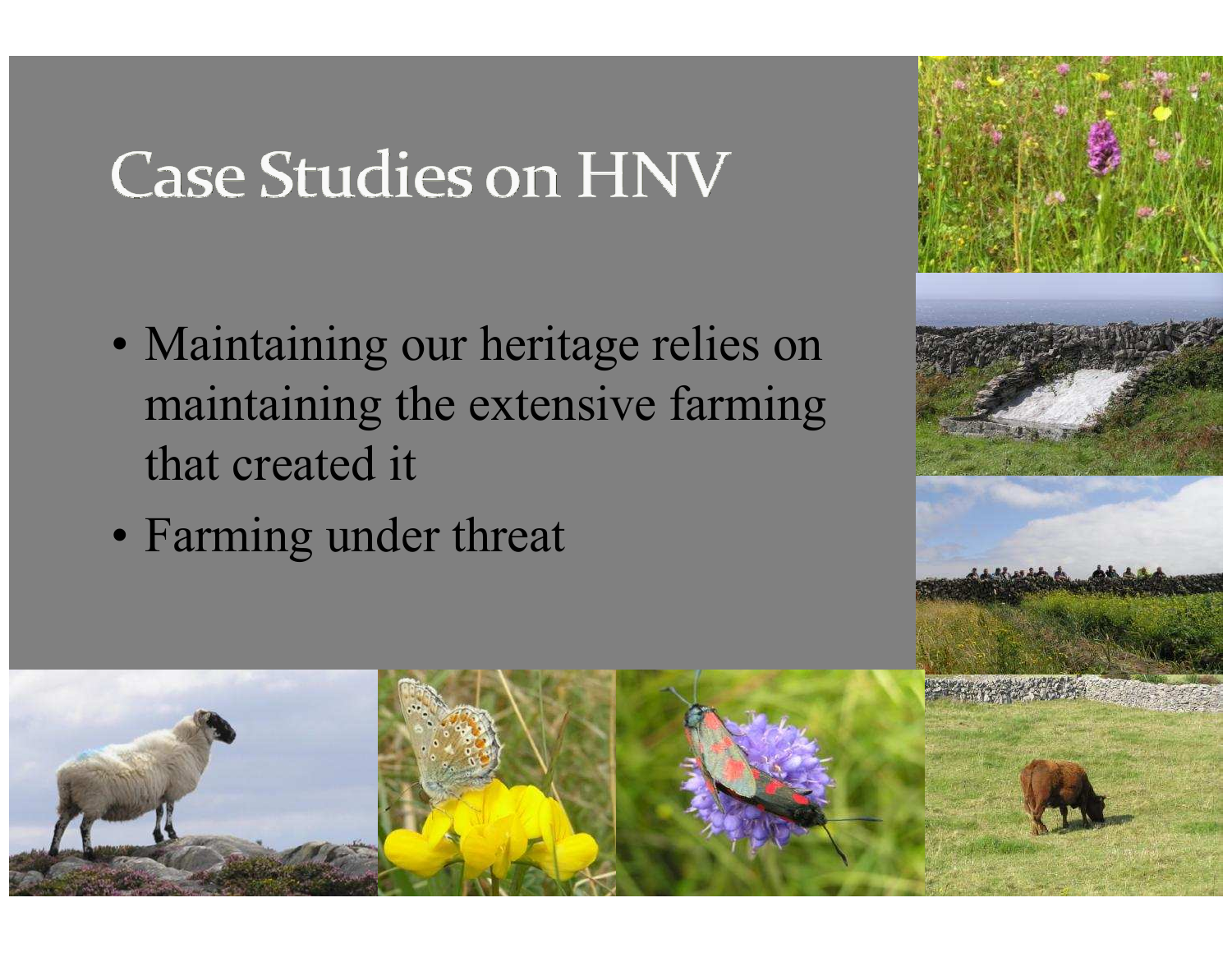## Case Studies on HNV: Findings

- Aran Islands: Beef production (mainland finishing),<br>weateblas hame use vegetables-home use.
- Traditional farm practices in decline: vegetable growing and stone wall building
- In danger of being lost: working Connemara ponies, rye production for thatching
- Scrub encroachment not severe overall but some walls encroached
- Evidence of abandonment on some farms e.g.<br>enroad of bracken and brambles spread of bracken and brambles

. Farmara proud of their natural and cultural

•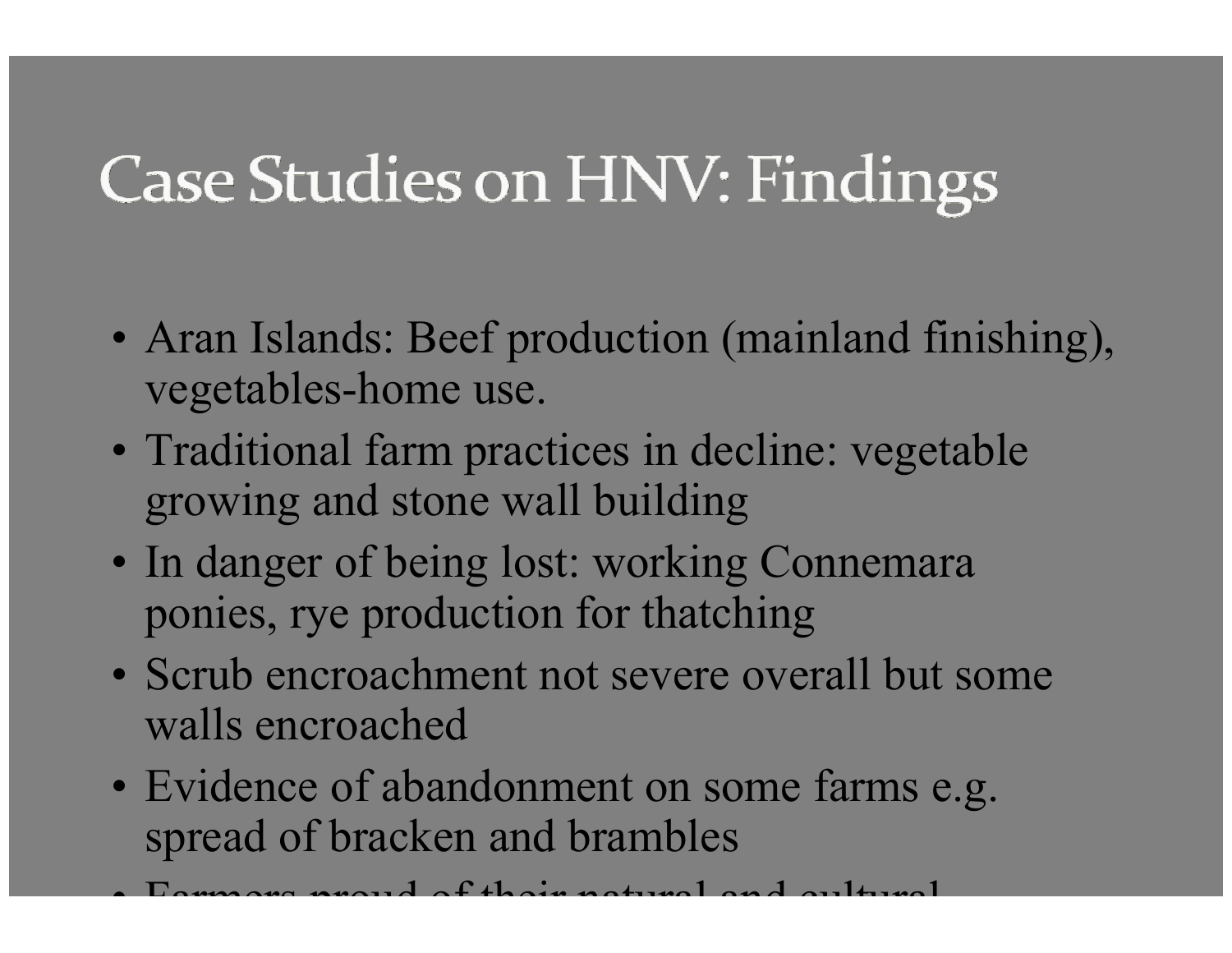## Case Studies on HNV: Challenges

- Difficulty of earning a living: dependent on direct payments (REPS and AEOS closed) and off farm income
- Farming increasingly part time, low product prices, increasing bureaucracy and paperwork.
- Ageing farm population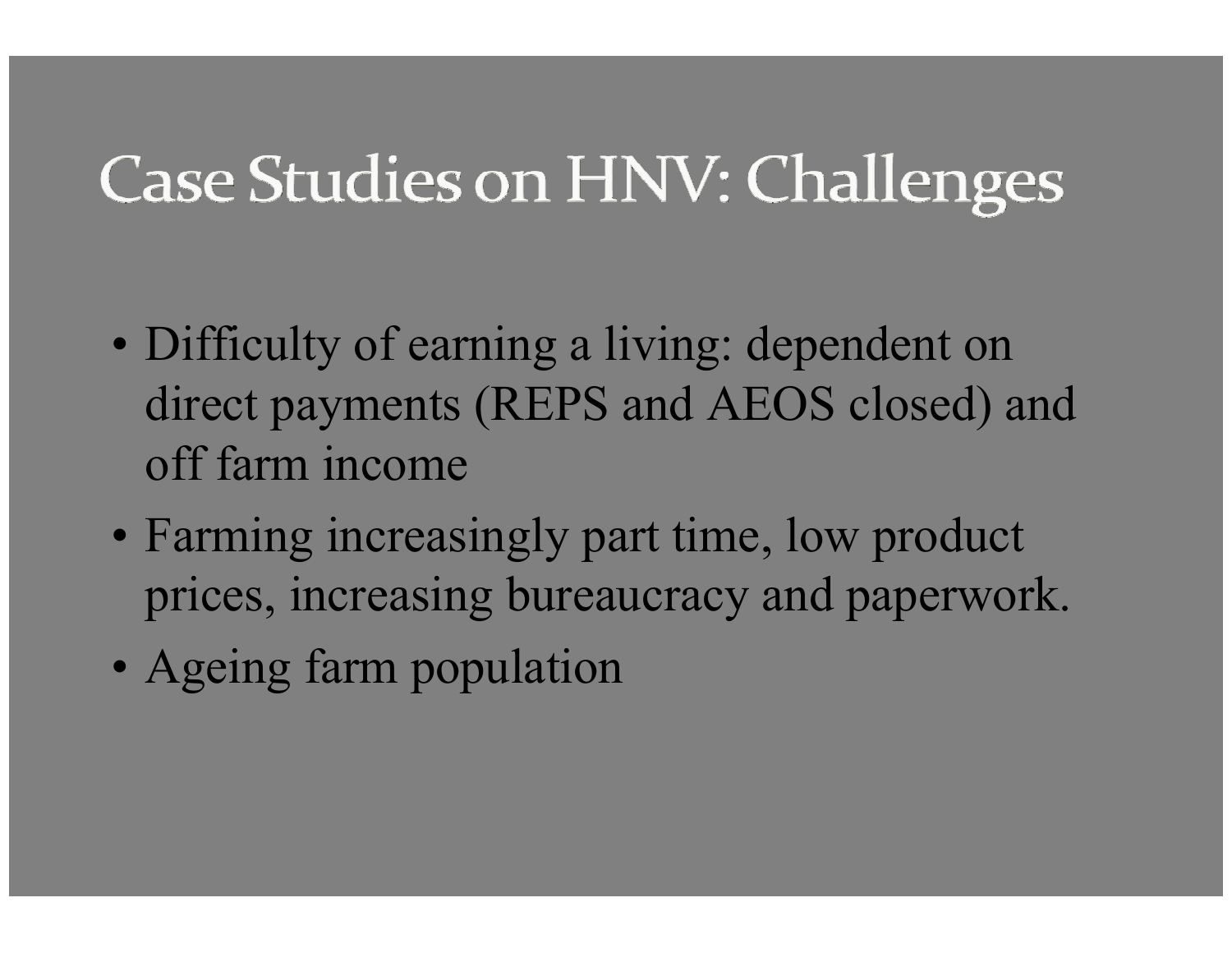## **Case Studies on HNV: Solutions**

- Communication and better relationships: farmers involved in developing policy
- Agri-environment schemes: tailored to areas, farmers involved in design, simple and flexible, focused on conservation
- Research: sustainable grazing; conservation and management of rare arable flowers; controlling scrub and bramble
- Marketing: produce from HNV areas
- Traditional farm skills: research and support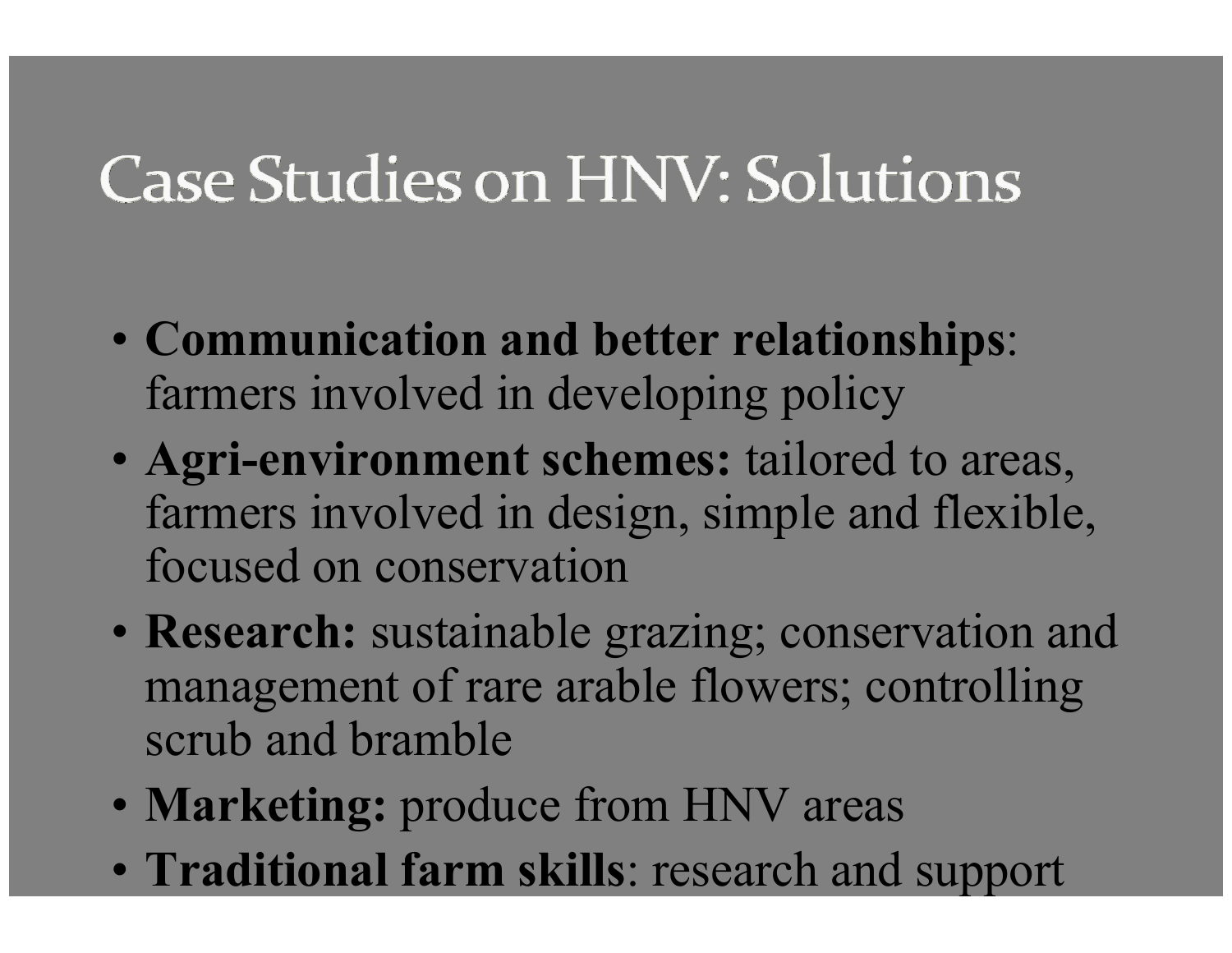### **Burren Farming** for Conservation Programme:

Producing quality food and a quality environment

**A Guide to Farming** for Conservation in the Burren

BURRENLIFE BEST PRACTICE GUIDE No. 1

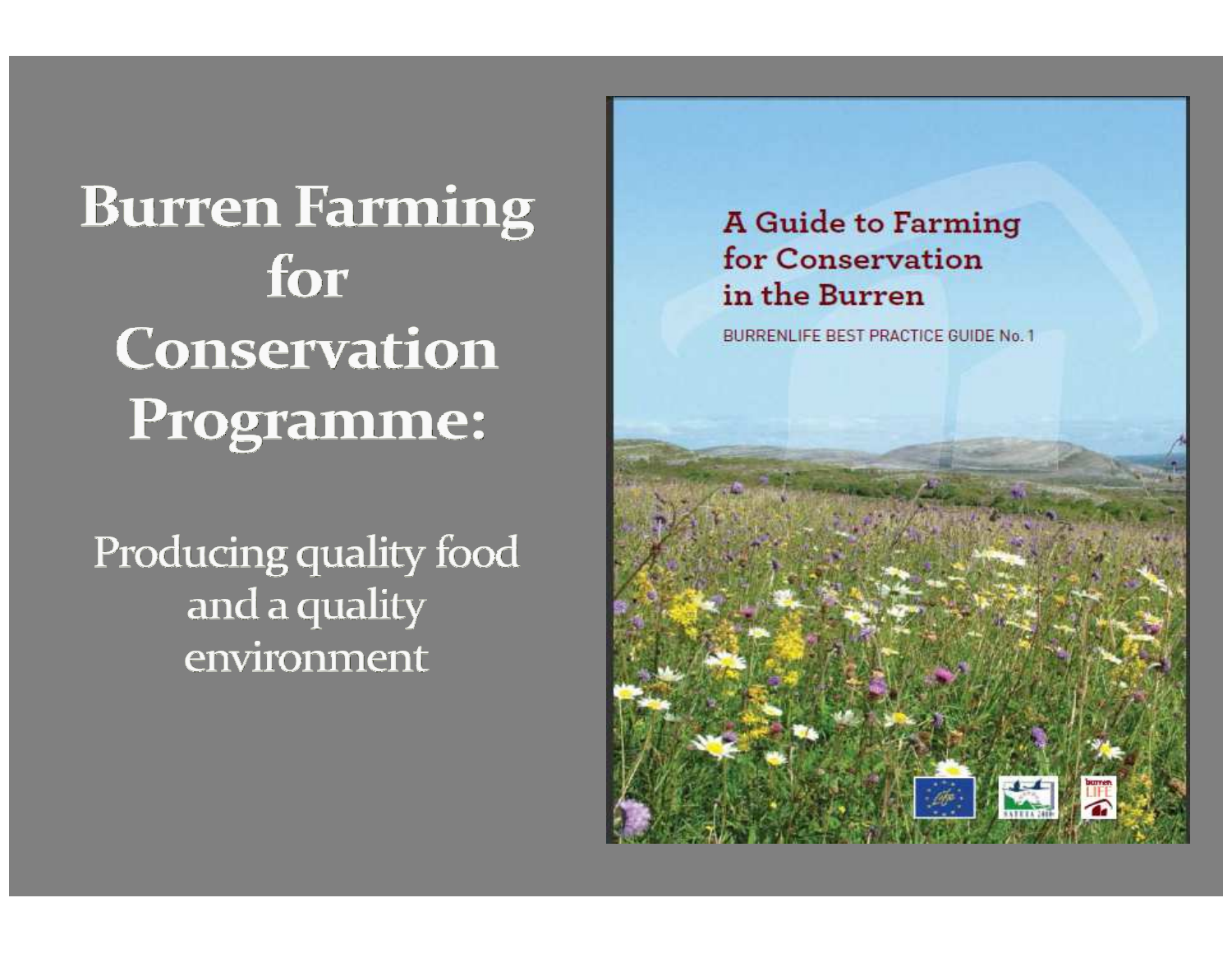## Principles

- Central Role of farmer
- Partnership
- Importance of farm planning
- Being practical and innovative
- Being flexible
- An honest days work for an honest days pay
- Creating real benefits
- Importance of monitoring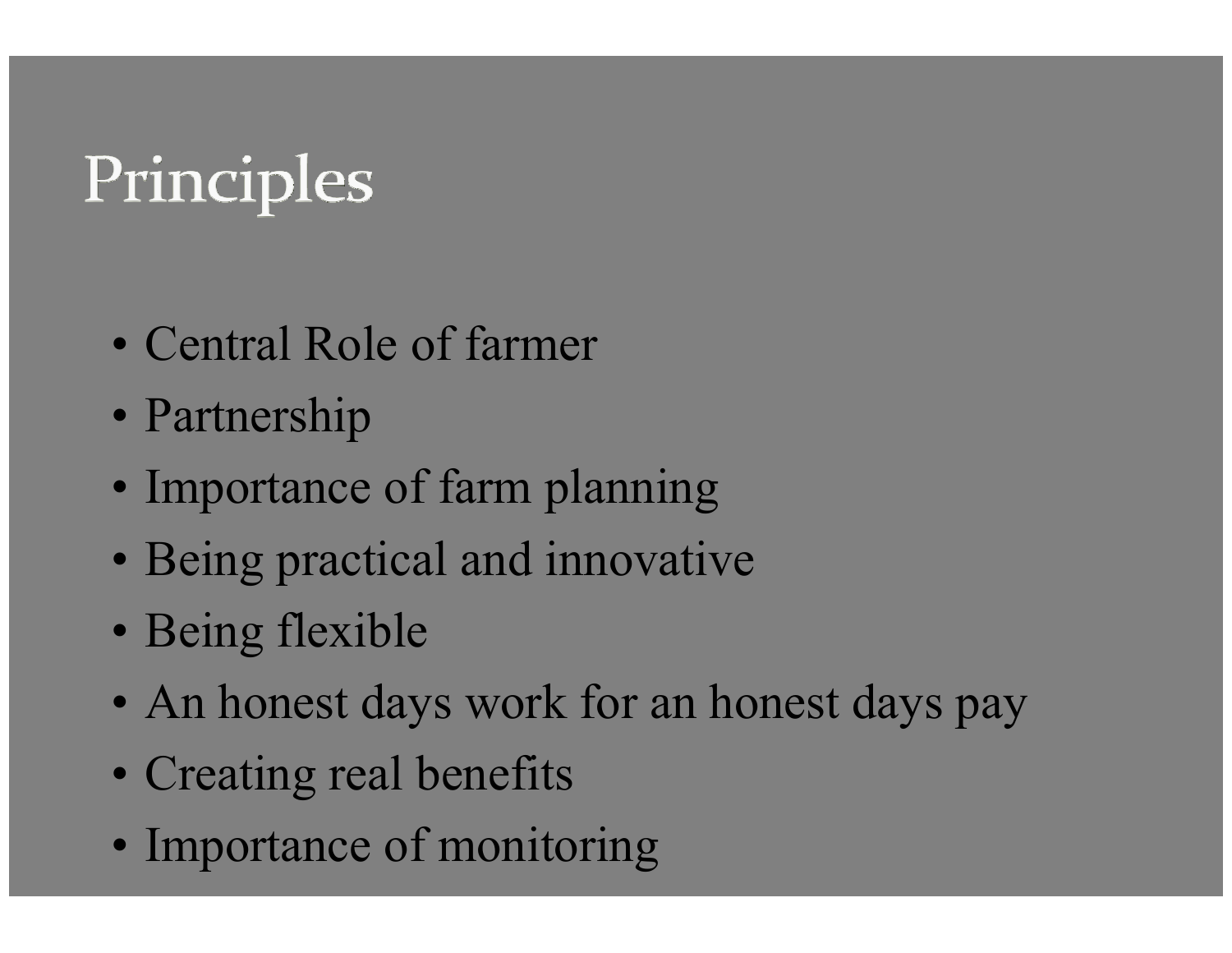## On the ground

- Understanding what we want
- Getting grazing right
- Complementary feeding systems
- Scrub control